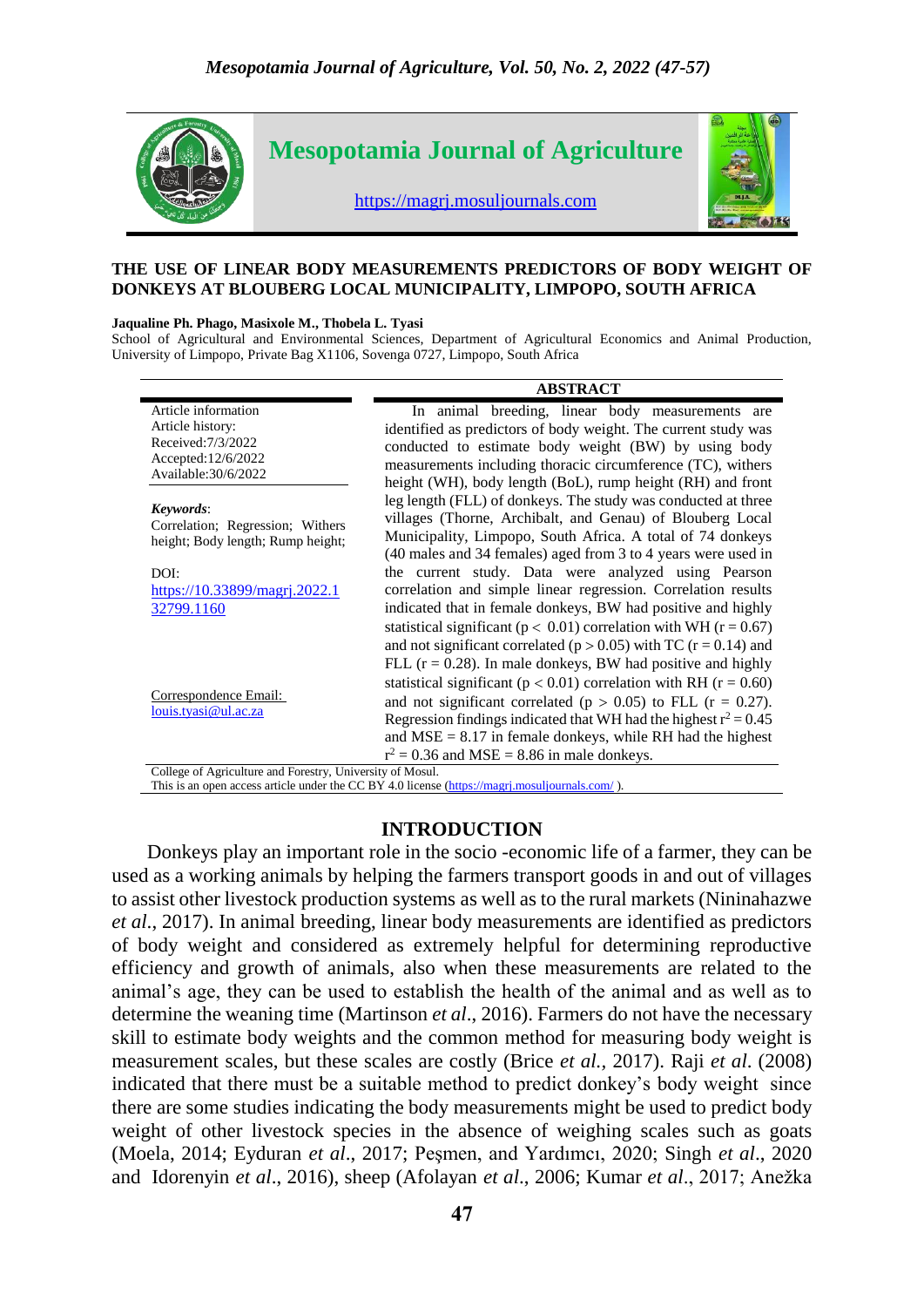*et al*., 2021; Alek *et al*., 2021 and Belay *et al*., 2018) and cattle (Sèyi *et al*., 2018; Assogba *et al*., 2017; Weber *et al*., 2020; Wesly *et al*., 2021and Stanly *et al*., 2018). However, based on the level of our knowledge no documented information about the estimation of body weight using linear body measurements of donkeys at Blouberg Local Municipality, Limpopo, South Africa. Hence, the objectives of this study were to 1) determine the association between linear body measurements and body weight of donkeys and 2) configure a formula to estimate body weight using linear body measurements of donkeys. The present study will help the farmers to pay a closer attention to the animal, to anticipate the growth of donkeys by analyzing live body weight.

### **MATERIALS AND METHODS**

### **Study Area**

 The current study was conducted in the Blouberg Municipality which is 195.8 km away from University of Limpopo, under the Capricorn District Municipality of Limpopo province, South Africa. Mild winters, with few touches of frosts, and very hot, often dry summers characterize the municipality. Has an average annual rainfall of about 455mm, which generally occurs in the form of afternoon thunderstorms between November and March. Average minimum temperature is 12.10°C and the maximum temperature is 26.02°C.

# **Sampling Procedure and Data Collection**

 A snowball sample as described by Saunders *et al*. (2012), to determine farmers to participate, where one farmer referred to the next one. A total of 74 donkeys aged from 3 to 4 years were used (40 males and 34 females). Linear body measurements were measured as shown in (Figure 1) according to Pearson and Ouassat, (2014).



**Figure (1): show linear body measurements that were measured during the study**

# **Statistical analysis**

 Data were analyzed using the statistical package for social sciences (IBM SPSS, 2020) version 27.0. Pearson's correlation and regression analyses were used as statistical techniques to answer the objectives of the study. Coefficient of determination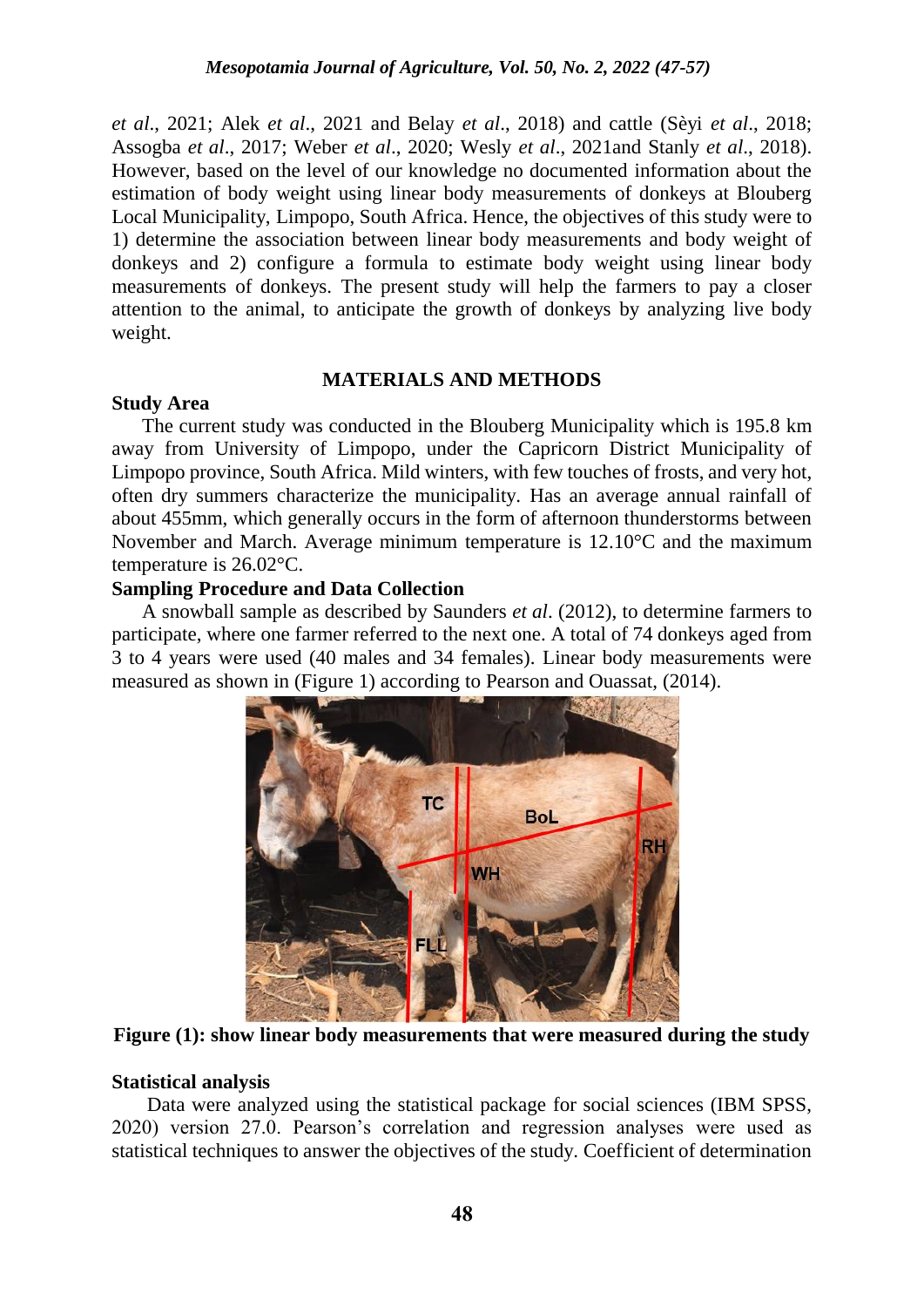and mean square error were used to select the best regression model. All the statistical analysis was performed at the 5% significance level.

The following model was used:

 $Y = a + b1X1$ Where:  $Y =$  estimated trait (BW)  $a =$ intercept  $b's = regression coefficients$  $X$ 's = linear body measurements (BL, WH, TC, RH, FLL)

### **RESULTS**

#### **Descriptive statistics of measured traits of donkeys**

Summary of linear body measurements (TC, RH, BoL, WH, FLL) and body weight (BW) of females and males of donkeys are presented in (Table 1). The average BW of female donkeys was 108.15kg that is lower than of male donkeys 108.33kg. In female donkeys the mean of RH, BL, WH, FIL and TC were 121.53, 119.15, 112.50, 72.59, 28.59 cm respectively The coefficient of variance ranges from 4.98 to 14.97%. In male donkeys the mean of BL, RH, WH, FIL and TC were 120.13, 119.75, 112.83, 74.18 and 26.58 cm respectively. The coefficient of variance ranges from 4.07 to 15.19%.

| <b>Traits</b> | Female $(n=34)$ |      |           | Male $(n=40)$ |           |       |  |
|---------------|-----------------|------|-----------|---------------|-----------|-------|--|
|               | Mean            | SЕ   | $\rm{CV}$ | Mean          | <b>SE</b> | CV    |  |
| $TC$ (cm)     | 28.59           | 0.73 | 14.97     | 26.58         | 0.64      | 15.19 |  |
| $B0L$ (cm)    | 119.15          | 1.27 | 6.20      | 120.13        | 1.56      | 8.22  |  |
| WH (cm)       | 112.50          | 0.97 | 5.02      | 112.83        | 0.73      | 4.07  |  |
| $FLL$ (cm)    | 72.59           | 1.30 | 10.44     | 74.18         | 0.98      | 8.36  |  |
| $RH$ (cm)     | 121.53          | 1.04 | 4.98      | 119.75        | 0.84      | 4.46  |  |
| BW (kg)       | 108.15          | 1.86 | 10.05     | 108.33        | 1.73      | 10.11 |  |

**Table (1): Summary of linear body measurements and body weight of donkeys.**

TC: Thoracic circumference, BoL: Body length, WH: Withers Height, FLL: Front leg length, RH: Rump height, BW: Body weight, n: Number of observations, SE: Standard error, CV: Coefficient of variance.

### **Association between linear body measurements and body weight of female Donkeys**

 Person in all the manuscript correlation is shown in (Table 2) showing a correlation between linear body measurements and body weight. TC as a trait that did not correlate  $(p > 0.05)$  with BW. BL had a positive significant correlation ( $p < 0.05$ ) with BW. WH had a positively highly significant correlation ( $p < 0.01$ ) with BW, while FLL did not correlate ( $p > 0.05$ ) with BW. RH had a positive highly significant correlated ( $p < 0.01$ ) to BW.

**Association between linear body measurements and body weight of male Donkeys**

 Person correlation is shown in (Table 3) to show a correlation between linear body measurements traits and body weight TC and BL as a traits that had a positive significant correlation ( $p < 0.05$ ) with BW. WH and RH had a positive highly significant correlation ( $p < 0.01$ ) with BW. While FLL did not correlate ( $p > 0.05$ ) with BW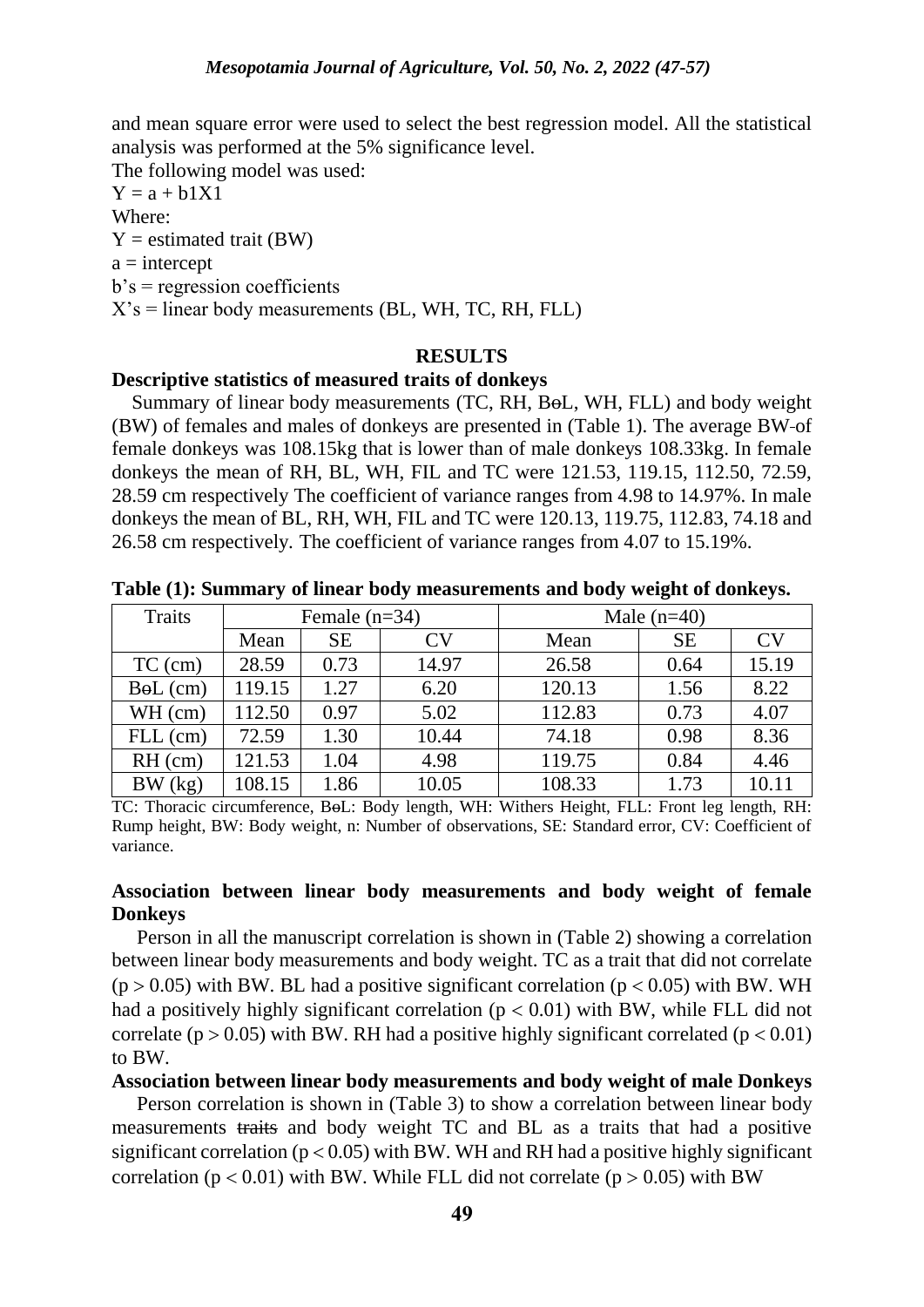| Temale donkeys. |             |           |           |                    |           |
|-----------------|-------------|-----------|-----------|--------------------|-----------|
| Traits          | TC          | BoL       | WH        | <b>FLL</b>         | <b>RH</b> |
| $TC$ (cm)       |             |           |           |                    |           |
| $B0L$ (cm)      | $0.40*$     |           |           |                    |           |
| WH (cm)         | $0.39*$     | $0.52^*$  |           |                    |           |
| $FLL$ (cm)      | $0.44*$     | $0.59***$ | $0.38*$   |                    |           |
| $RH$ (cm)       | $0.45*$     | $0.56***$ | $0.81***$ | $0.35*$            |           |
| BW (kg)         | $0.14^{ns}$ | $0.36*$   | $0.67**$  | 0.28 <sup>ns</sup> | $0.64***$ |

Table (2): Association between linear body measurement traits and body weight of female donkeys.

TC: Thoracic circumference, BoL: Body length, WH: Withers Height, FLL: Front leg length, RH: Rump height, BW: Body weight, <sup>ns</sup>: non-significant at  $p > 0.05$ . \*\* Significant at  $p < 0.01$ . \*: Significant at  $p < 0.05$ .

**Table (3):** Association between linear body measurements and body weight of male donkeys.

| Traits     | TC                 | BoL                | WH          | <b>FLL</b>  | <b>RH</b> |
|------------|--------------------|--------------------|-------------|-------------|-----------|
| $TC$ (cm)  |                    |                    |             |             |           |
| $B0L$ (cm) | $0.37*$            |                    |             |             |           |
| $WH$ (cm)  | 0.18 <sup>ns</sup> | $0.15^{ns}$        |             |             |           |
| $FLL$ (cm) | $0.47*$            | 0.21 <sup>ns</sup> | $0.29^{ns}$ |             |           |
| $RH$ (cm)  | $0.46*$            | 0.19 <sup>ns</sup> | $0.56**$    | $0.49*$     |           |
| BW (kg)    | $0.33*$            | $0.34*$            | $0.58**$    | $0.27^{ns}$ | $0.60**$  |

TC: Thoracic circumference, BoL: Body length, WH: Withers Height, FLL: Front leg length, RH: Rump height, BW: Body weight, ns: non-significant at  $p > 0.05$ . \*\*: Significant at  $p < 0.01$ . \*: Significant at  $p < 0.05$ .

### **Simple linear regression of thoracic circumference on body weight**

Simple linear regression analysis of thoracic circumference and on body weight is shown in (Table 4). In female donkeys, the findings a non-significant correlation between thoracic circumference and body weight ( $r = 0.14$ ) with  $R^2 = 0.02$  and mean square error ( $MSE = 10.93$ ). The simple linear regression equation was established as:

 $BW = 98.02 + 0.35TC$ 

Where BW = body weight,  $TC =$  thoracic circumference, 98.02 constant, 0.35 regression coefficient. In male donkeys, the findings statistical significant correlation between body weight and thoracic circumference  $(r = 0.33)$  with  $R^2 = 0.11$  and mean square error ( $MSE = 10.49$ ). The linear regression equation was established as follows:

 $BW = 84.81 + 0.88TC$ 

Where BW= body weight, TC= thoracic circumference, 84.81 constant, 0.88 regression coefficient.

### **Simple linear regression of body length on body weight**

 Simple linear regression analysis of body length on body weight is shown in (Table 5). In female donkeys, the findings a statistical significant association between body weight and body length ( $r = 0.36$ ) with  $R^2 = 0.13$  and mean square error (MSE = 10.29). The simple linear regression equation was established as: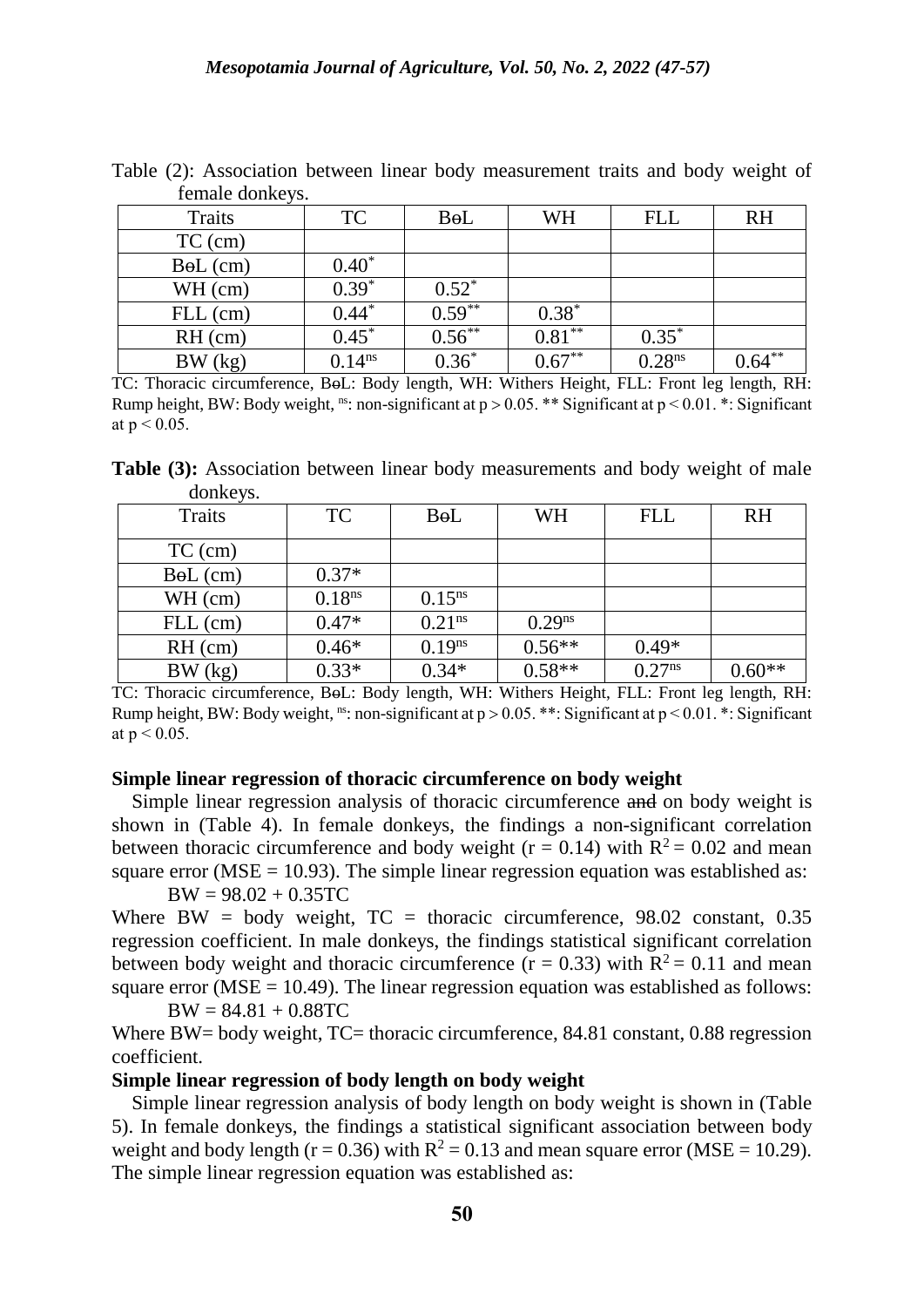# $BW = 44.72 + 0.53B<sub>0</sub>L$

Where BW= body weight, BoL= body length, 44.72 constant, 0.53 regression coefficient. In male donkeys, the findings a statistical significant correlation between body weight and body length ( $r = 0.34$ ) with  $R^2 = 0.12$  and mean square error (MSE = 10.43). The linear regression equation was established as follows:

 $BW = 62.84 + 0.38B<sub>0</sub>L$ 

Where BW= body weight,  $B_0L=$  body length, 62.84 constant, 0.38 regression coefficient.

| Source     | Sum of  | DF | Mean   | $\overline{\mathrm{R}}$ | $R^2$ | Adjusted |
|------------|---------|----|--------|-------------------------|-------|----------|
|            | squares |    | square |                         |       | $R^2$    |
|            |         |    | Female |                         |       |          |
| Regression | 75.83   |    | 75.83  | $0.14$ ns               | 0.02  | $-0.01$  |
| Error      | 3822.43 | 32 | 119.45 |                         |       |          |
| Total      | 3898.26 | 33 |        |                         |       |          |
|            | Male    |    |        |                         |       |          |
| Regression | 497.71  |    | 497.71 | $0.33*$                 | 0.11  | 0.08     |
| Error      | 4181.06 | 38 | 110.03 |                         |       |          |
| Total      | 4678.78 | 39 |        |                         |       |          |

Table (4): Regression analysis between body weight and thoracic circumference.

R: Correlation coefficient,  $R^2$ : Coefficient of determination, Adjusted  $R^2$ : Adjusted coefficient of determination, DF: Degree of freedom, ns: Not significant at  $p > 0.05$ , \*: Significant at  $p <$ 0.05.

| Table (5): Regression analysis between body weight and body length. |        |      |  |  |
|---------------------------------------------------------------------|--------|------|--|--|
| Source                                                              | Sum of | Mean |  |  |

| Source     | Sum of  | DF | Mean   | $\overline{\mathrm{R}}$ | $R^2$ | Adjusted |  |
|------------|---------|----|--------|-------------------------|-------|----------|--|
|            | squares |    | square |                         |       | $R^2$    |  |
|            |         |    | Female |                         |       |          |  |
| Regression | 509.57  |    | 509.58 |                         | 0.13  | 0.10     |  |
| Error      | 3388.69 | 32 | 105.90 | $0.34*$                 |       |          |  |
| Total      | 3898.26 | 33 |        |                         |       |          |  |
|            | Male    |    |        |                         |       |          |  |
| Regression | 545.34  |    | 545.34 | $0.35*$                 | 0.12  | 0.09     |  |
| Error      | 4133.43 | 38 | 108.77 |                         |       |          |  |
| Total      | 4678.78 | 39 |        |                         |       |          |  |

R: Correlation coefficient,  $R^2$ : Coefficient of determination, Adjusted  $R^2$ : Adjusted coefficient of determination, DF: Degree of freedom,  $*$ : Significant at  $p < 0.05$ .

# **Simple linear regression of withers height on body weight**

 Simple linear regression analysis of withers height on body weight as shown in (Table 6). In female donkeys, the findings recognized a highly statistical significant correlation between body weight and withers height ( $r = 0.67$ ) with  $R^2 = 0.45$  and mean square error ( $MSE = 8.17$ ). The simple linear regression equation was established as:  $BW = -37.66 + 1.30WH$ 

Where BW= body weight, WH= withers height -37.66 constant, 1.30 regression coefficient. In male donkeys, the findings a highly statistical significant correlation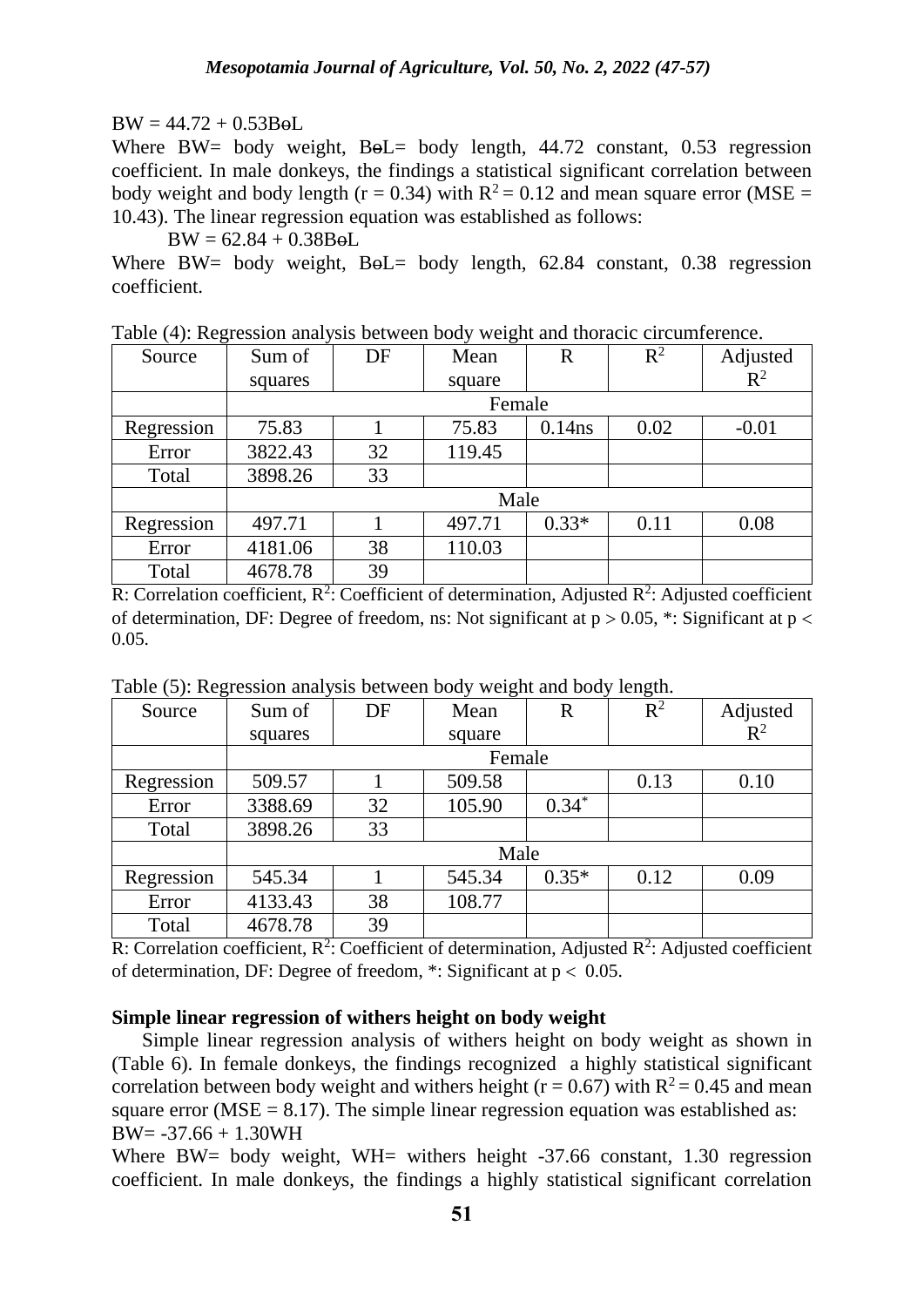between body weight and withers height ( $r = 0.58$ ) with  $R^2 = 0.33$  and mean square error ( $MSE = 9.07$ ). The linear regression equation was established as follows:

 $BW = -46.48 + 1.37WH$ 

Where BW= body weight, WH= withers height, 62.84 constant, 0.38 regression coefficient.

| $\sim$ $\sim$ |         |    |         |             |       |          |
|---------------|---------|----|---------|-------------|-------|----------|
| Source        | Sum of  | DF | Mean    | $\mathbf R$ | $R^2$ | Adjusted |
|               | squares |    | square  |             |       | $R^2$    |
|               |         |    | Female  |             |       |          |
| Regression    | 1764.57 |    | 1764.57 | $0.67**$    | 0.45  | 0.45     |
| Error         | 2133.69 | 32 | 66.68   |             |       | 0.44     |
| Total         | 3898.26 | 33 |         |             |       |          |
|               | Male    |    |         |             |       |          |
| Regression    | 1550.81 |    | 1550.81 | $0.58**$    | 0.33  | 0.33     |
| Error         | 3127.96 | 38 | 82.31   |             |       | 0.31     |
| Total         | 4678.78 | 39 |         |             |       |          |

Table (6): Regression analysis between body weight and withers height.

R: Correlation coefficient,  $R^2$ : Coefficient of determination, Adjusted  $R^2$ : Adjusted coefficient of determination, DF: Degree of freedom, \*\*: Significant at  $p < 0.01$ .

#### **Simple linear regression of front leg length on body weight**

 Simple linear regression analysis of front leg length on body weight is shown in (Table 7). In female donkeys, the findings a non- significant correlation between body weight and front leg length ( $r = 0.28$ ) with  $R^2 = 0.08$  and mean square error (MSE = 10.60). The simple linear regression equation was established as:

 $BW = 79.28 + 0.40 FLL$ 

Where BW = body weight, FLL = front leg length,  $79.28$  constant, 0.40 regression coefficient. In male donkeys, the findings a non- significant correlation between body weight and front leg length ( $r = 0.27$ ) with  $R^2 = 0.07$  and mean square error (MSE = 10.69). The linear regression equation was established as follows:

 $BW = 73.22 + 0.47 FLL$ 

Where BW= body weight, FLL= front leg length, 73.22 constant, 0.47 regression coefficient.

| $\sim$ $\sim$ |         |    | ັ      |           | ັ     |          |
|---------------|---------|----|--------|-----------|-------|----------|
| Source        | Sum of  | DF | Mean   | R         | $R^2$ | Adjusted |
|               | squares |    | square |           |       | $R^2$    |
|               |         |    | Female |           |       |          |
| Regression    | 299.86  |    | 299.86 | $0.28$ ns | 0.08  | 0.08     |
| Error         | 3598.40 | 32 | 112.45 |           |       |          |
| Total         | 3898.26 | 33 |        |           |       |          |
|               | Male    |    |        |           |       |          |
| Regression    | 335.86  |    | 335.86 | $0.27$ ns | 0.07  | 0.05     |
| Error         | 4342.92 | 38 | 114.29 |           |       |          |
| Total         | 4678.78 | 39 |        |           |       |          |

Table (7): Regression analysis between body weight and front leg length.

R: Correlation coefficient;  $R^2$ : Coefficient of determination; Adjusted  $R^2$ : Adjusted coefficient of determination; DF: Degree of freedom; ns: Not significant at  $p > 0.05$ .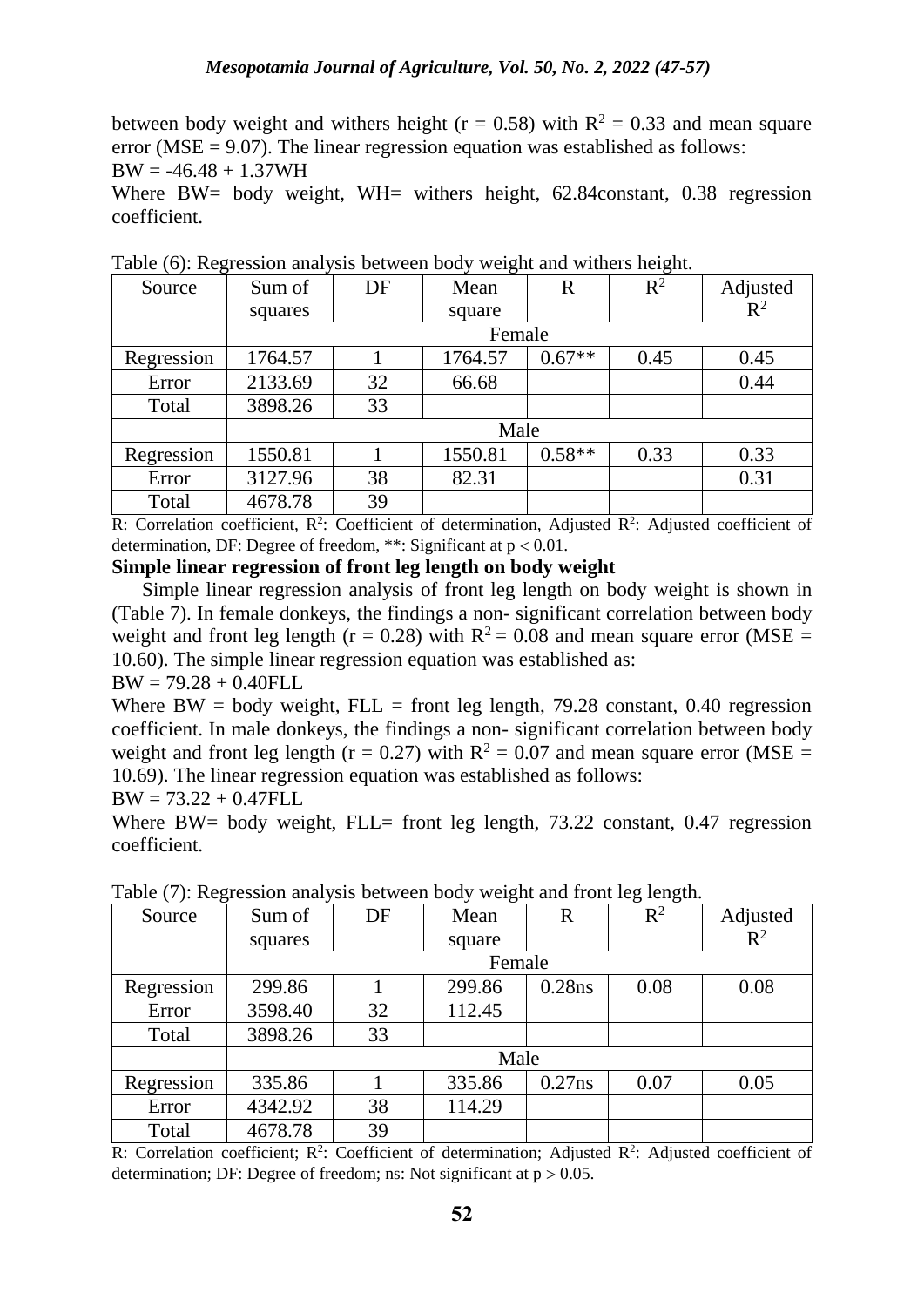### **Simple linear regression of rump height on body weight**

 Simple linear regression analysis of rump height on body weight is shown in (Table 8). In female donkeys, the findings a highly statistical significant correlation between body weight and rump height ( $r = 0.64$ ) with  $R^2 = 0.40$  and mean square error (MSE = 8.52). The simple linear regression equation was established as:

 $BW = -30.44 + 1.14RH$ 

Where BW= body weight, HR= rump height, -30.44 constant, 1.14 regression coefficient. In male donkeys, the findings a highly statistical significant correlation between body weight and rump height ( $r = 0.60$ ) with  $R^2 = 0.36$  and mean square error  $(MSE = 8.86)$ . The linear regression equation was established as follows:

 $BW = -39.52 + 1.23RH$ 

Where BW= body weight, RH= rump height, -39.52 constant, 1.23 regression coefficient.

|            |         |    |         |          | ⋍     |          |
|------------|---------|----|---------|----------|-------|----------|
| Source     | Sum of  | DF | Mean    | R        | $R^2$ | Adjusted |
|            | squares |    | square  |          |       | $R^2$    |
|            |         |    | Female  |          |       |          |
| Regression | 1574.08 |    | 1574.08 | $0.64**$ | 0.40  | 0.39     |
| Error      | 2324.19 | 32 | 72.63   |          |       |          |
| Total      | 3898.26 | 33 |         |          |       |          |
|            | Male    |    |         |          |       |          |
| Regression | 1694.17 |    | 1694.17 | $0.60**$ | 0.36  | 0.35     |
| Error      | 2984.60 | 38 | 78.54   |          |       |          |
| Total      | 4678.78 | 39 |         |          |       |          |

Table (8): Regression analysis between body weight and rump height.

R: Correlation coefficient;  $R^2$ : Coefficient of determination; Adjusted  $R^2$ : Adjusted coefficient of determination; DF: Degree of freedom; \*\*: Significant at  $p < 0.01$ .

# **DISCUSSION**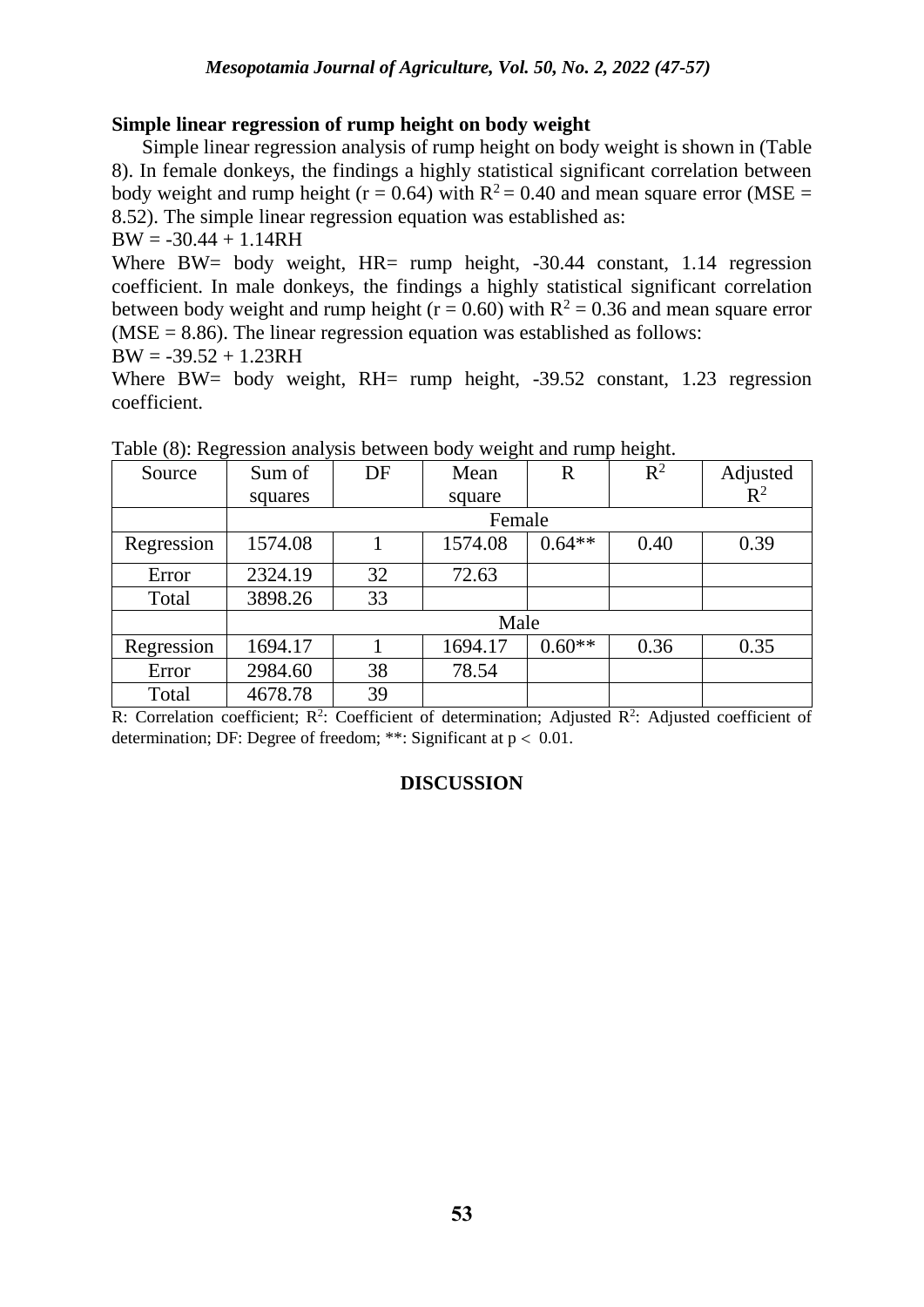Linear body measurements are reported as a suitable tool to estimate the live weight of an animal (Martinson *et al*., 2016). The current study first examined the association between linear body measurement traits and body weight. Results revealed that body weight had a positive highly significant relation with withers height, and rump height in female donkeys, and in male donkeys the results revealed that body weight had positive highly significant relation with rump height and withers height. These findings are in line with several studies (Lukuyu *et al*., 2016; Nininahazwe *et al*., 2017and Zhenwei *et al*., 2021). Zhenwei *et al.* (2021) reported that there was a relation between body weight with thoracic circumference, withers height, rump height and body length in Dezhou donkey. Bila *et al*. (2021) indicated that body length had a negative statistical correlation with body weight. Current correlation results disagree with the results reported by (Quaresma *et al*., 2019) on males, disagreement may be due to breed used and the environment. Findings of the current study suggest that wither height and rump height might be used to improve the body weight of donkeys in the study area. This information on correlation results will assist donkey farmers to know which linear body measurements might be used in selection for breeding to improve body weight. Regression models were developed for the prediction of body weight using linear body measurements. In female donkeys, withers height had the highest coefficient of determination and low mean square error followed by rump height. In male donkeys, rump height had the low mean square error and highest coefficient of determination followed by withers height. These findings are in line with Tyasi *et al*. 2020 who indicated that show that body weight can be predicted from withers height and rump height. Regression findings had disagreement with the studies of (Patel Ashwini *et al*., 2019 and Ozkaya and Bozkurt, 2009) who discovered that thoracic circumference had a low mean square error and highest coefficient of determination. Also, regression results of Aluja *et al*. (2005) suggest that the best fit model was one using the thoracic circumference of Donkey in Central México. Also, the current regression findings disagree with results reported by Gichure *et al.* (2020) which show that the best fit model was one using heart girth and body length of donkeys in the Central Highlands in Kenya.

#### **CONCLUSION**

 In conclusion, the current study results suggest that there is a relationship between body weight and rump height, withers height, and body length in female donkeys. In male donkeys, there is relationship between body weight and rump height, withers height, body length and thoracic circumference in male donkeys. The results of Simple linear regression suggest that withers height in female and rump height in male donkeys had a high impact on body weight. The findings of the current study will help farmers in selection for breeding to improve body weight.

#### **الخالصة**

 ان مقاييس الجسم الخطية في مجال اإلنتاج الحيواني، تستخدم كمقاييس لتوقع وزن الجسم، أجريت الدراسة الحالية لتحديد وتخمين وزن الجسم باستخدام مقاييس الجسم مثل محيط الصدر وارتفاع الحارك وطول الجسم وارتفاع الردف وطول الساق االمامية للحمير. أجريت الدراسة في ثالث قرى هي ثرون وارشيبالت وجيناو في بلدية بلوبرغ المحلية- ليمبوبو- جنوب افريقيا. استخدم في الدراسة الحالية 74 حيوانا )40 حمار ذكر و34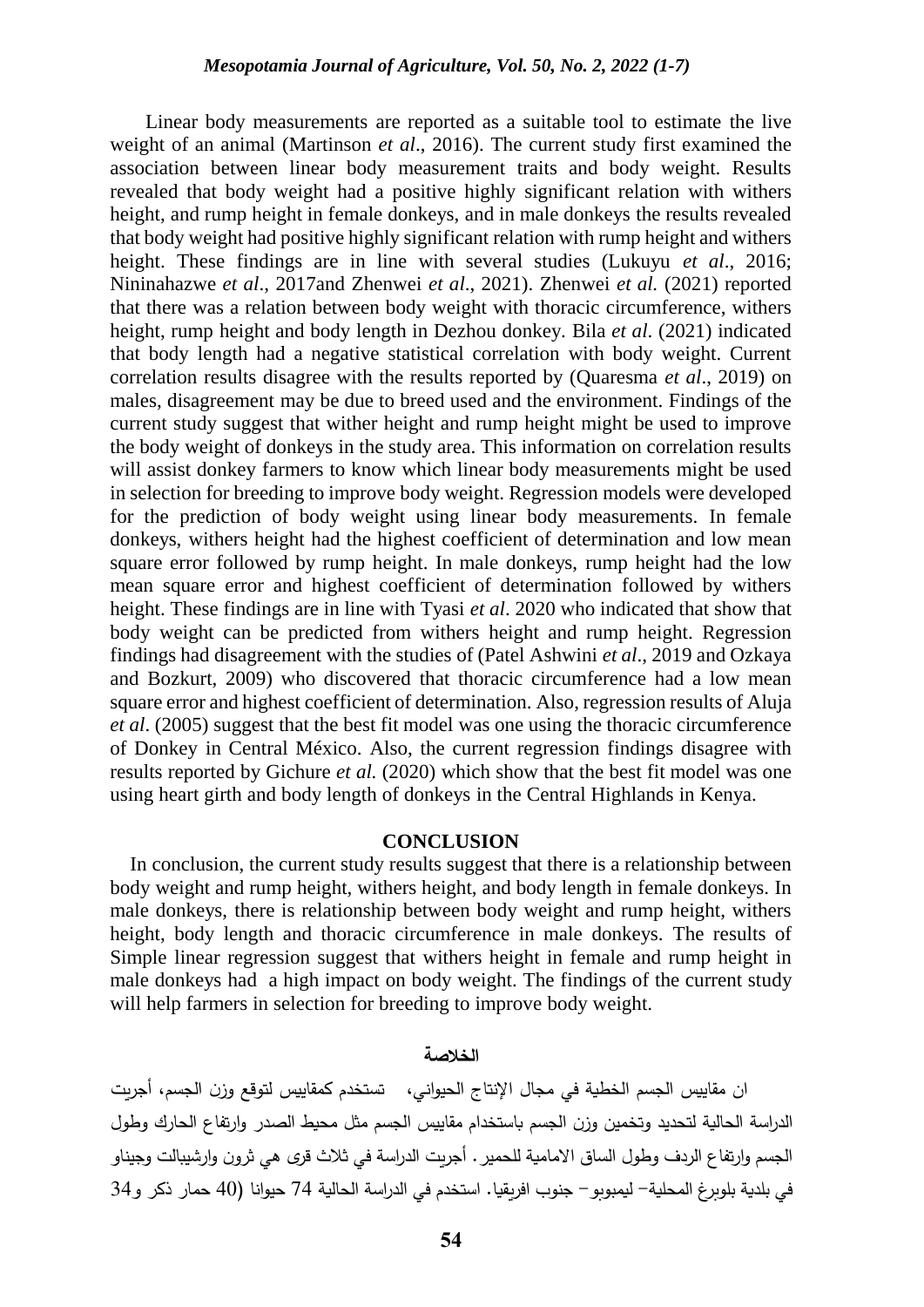انثى حمار( بعمر يتراوح بين 4-3 سنوات. تم تحليل البيانات باستخدام اختبار ارتباط بيرسون واالنحدار الخطي البسيط. اشارت نتائج االرتباط في اناث الحمير الى وجود معامل ارتباط معنوي موجب بين وزن الجسم وارتفاع الحارك ) 0.14 =r )ومع طول الساق االمامي ) 0.28 =r )عند مستوى احتمال (0.05≥P (، اما في ذكور الحمير فقد سجل معامل ارتباط معنوي موجب لوزن الجسم مع ارتفاع الردف (0.06 =r (عند مستوى احتمال (0.01≥P (وغير معنوي مع طول الساق االمامي (0.27=r (. وأشارت نتائج معامال االنحدار الى ان ارتفاع الحارك سجل اعلى قيمة (p2=0.45) وMSE= 8.17 في اناث الحمير ، بينما كان ارتفاع الردف الأعلى في 2 ذكور الحمير 0.36 = .MSE= 8.86و r

**الكلمات الدالة:** ارتفاع الردف، ارتفاع الحارك، االنحدار، معامل االرتباط، الحمير.

### **REFERENCES**

- Afolayan, R.A., Adeyinka, I.A., & Lakpini, C.A. (2006). The estimation of live weight from body measurements in Yankasa sheep. *Czech Journal of Animal Sciences*, 51, 51, 343-348. <https://www.agriculturejournals.cz/publicFiles/52310.pdf>
- Alek, I., Wayan, T. A., Gede, S. B., Ridwan, Y., Bayu, A. A., & Rini, W. (2021). Regression model analysis for prediction of body weight from body measurements in female Batur sheep of Banjarnegara District, Indonesia. *B I O* D I *V E R S I T A S, 22* (7): 2723-2730. [https://10.13057/biodiv/d220721](https://10.0.51.1/biodiv/d220721)
- Aluja, A.S., Pérez, G.T., López, F.& [Pearson,](https://link.springer.com/article/10.1007/s11250-005-9007-0#auth-R__A_-Pearson) R.A. (2005). Weight estimation of donkeys in Central México from measurement of thoracic Circumference. *Tropical Animal Health and Production*, 37: 159-171. <https://link.springer.com/article/10.1007/s11250-005-9007-0>
- Anežka, M., Marti, P., Alfonso, C., & Luděk, S. (2021). Statistical models for estimating lamb birth weight using body measurements. *Italian Journal of Animal Science*s, *20*(1): 1063-1068. [https://doi.org/ 10.1080 /1828051](https://doi.org/%2010.1080%20/1828051%20X.2021.1937720)  [X.2021.1937720](https://doi.org/%2010.1080%20/1828051%20X.2021.1937720)
- Assogba, B., Adjassin, J.S., & Ibrahim, A. (2017). Use of body measurements to estimate live weight of Lagune cattle in southern Benin. *The Saudi Journal of Life Sciences*, 2: 23-32. <https://n9.cl/vstbbk>
- Belay, D., Dereje, B., Kifle, D., Tesfaye, G., & Solomon, G. (2018). Predicting body weight of three Ethiopian Thin-Tailed sheep breeds from linear body measurements. *Journal of Natural Sciences Research*, *24* (8): 2224-3186. <https://n9.cl/mtsxy>
- Bila, L., Tyasi, T.L., Fourie, P., & Katikati, A. (2021). Classification and regression tree analysis to predict calving ease in Sussex heifers using pelvic area dimensions and morphological traits. *Journal of Advanced in Veterinary and Animal Research*, *8*(1): 164-172. <http://dx.doi.org/10.5455/javar.2021.h499>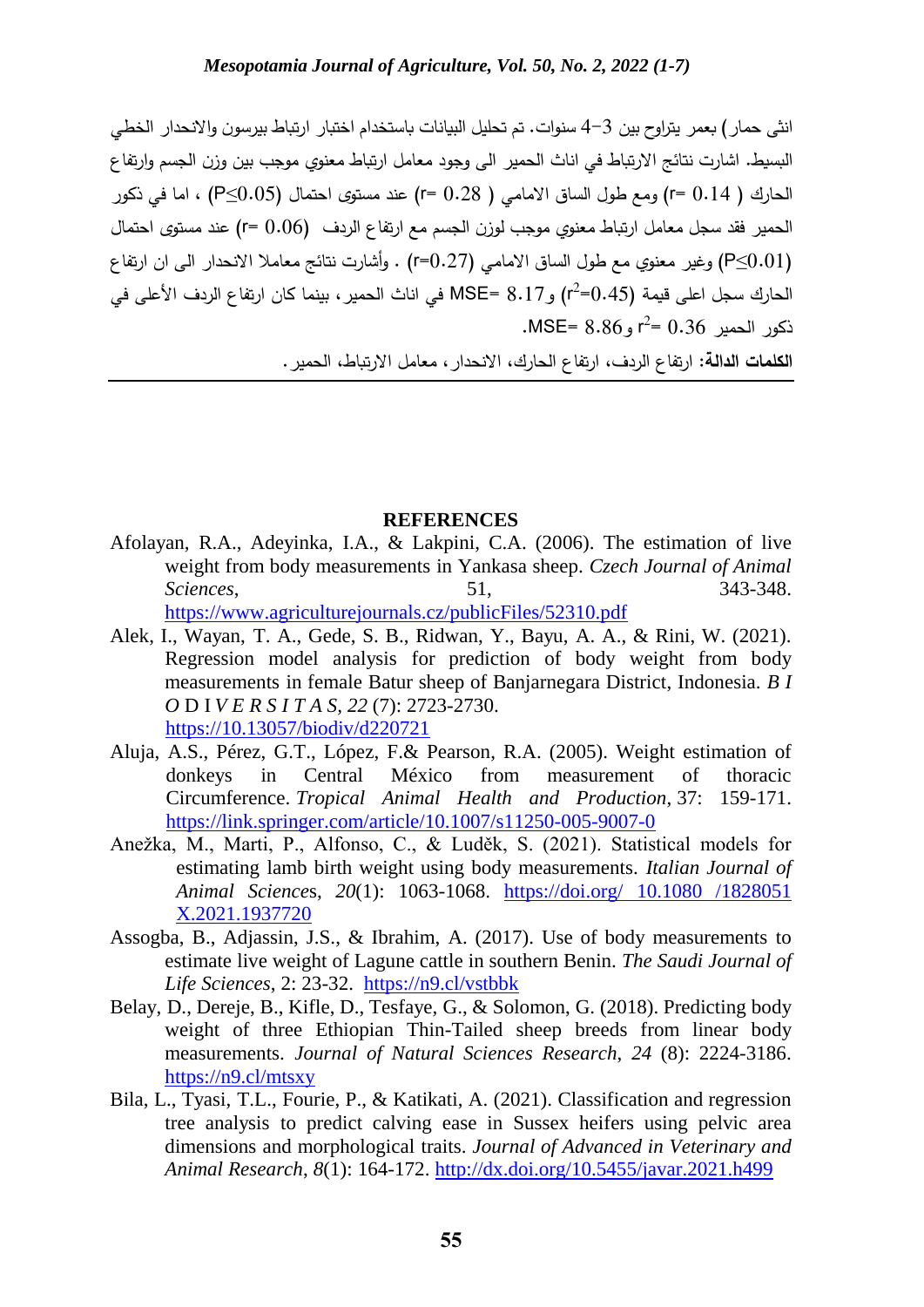- Eyduran, E., Zaborski, D., Waheed3, A., Celik, S., Karadas, K., & Grzesiak, W. (2017). Comparison of the predictive capabilities of several data mining algorithms and multiple linear regression in the prediction of body weight by means of body measurements in the indigenous Beetal goat of Pakistan. *Pakistan Journal of Zoology*, *49*(1): 257-265. http: //dx. doi. Org /10. [17582](http://dx.doi.org/10.17582/%20journal.pjz%20/2017.%2049.1.257.265) / journal. [pjz /2017. 49.1.257.265](http://dx.doi.org/10.17582/%20journal.pjz%20/2017.%2049.1.257.265)
- Gichure, M., Onono, J., Wahome, R., & Gathura, P. (2020). *Assessment of Phenotypic characteristics and Work Suitability for Working Donkeys in the Central Highlands in Kenya.* Hindawi.<https://doi.org/10.1155/2020/8816983>
- Idorenyin, S., Joseph, E., Unwana, U., Glory, E., & Martha, W. (2016). Relationship between linear body measurement and live body weight in West African Dwarf goats in Obio Akpa. *Journal of Biology, Agriculture and Healthcare, 6*(16): 2224-3208. <file:///C:/Users/kh/Desktop/32781-35669-1-PB.pdf>
- Kumar, S., Dahiya, S., Dahiya, Z. & Patil, C. (2017). Prediction of body weight from linear body measurements in sheep. *Indian Journal of Animal Research, 52*: 1263-1266. <http://dx.doi.org/10.18805/ijar.B-3360>
- Lukuyu, M.N., Gibson, J.P., Savage, D.B., Duncan, A.J., Mujibi, F.D.N. & Okeyo, A.M. (2016). Use of body linear measurements to estimate live weight of crossbred dairy cattle in smallholder farms in Kenya. *Springer Open Journal,* 5:63.

<https://springerplus.springeropen.com/articles/10.1186/s40064-016-1698-3>

- Martinson, K. L., Coleman, R.C., Rendahl, A.K., Fang, Z., & McCue, M.E. (2014). Estimation of body weight and development of a body weight score for adult equids using morphometric measurements. *Journal of Animal Science, 9*(2): 2230-2238. [http://10.2527/jas.2013-6689.](http://10.0.9.223/jas.2013-6689. Epub%202014%20Mar%2018) Epub 2014 Mar 18.
- Moela, A. K. (2014). *Assessment of The Relationship Between Body Weight and Body Measurements in Indigenous Goats Using Path Analysis*. Thesis University of Limpopo, South Africa. <http://ulspace.ul.ac.za/handle/10386/1112>
- Nininahazwe P. C., Sow A., Roamba, R. C., Kalandi, M., Ahmed, H. D., Ouédraogo, G. A., & Sawadogo, G. J. (2017). West African donkey's live weight estimation using body measurements. *Veterinary World, 10*(10): 1221-1226.
- Ozkaya, S. & Bozkurt, Y. (2009). The accuracy of prediction of body weight from body measurements in beef cattle. Archives *Animal Breeding, 52*: 371-377
- Patel Ashwini, J., Patel Sanjay, G.J., Amipara, P.M., Lunagariya, D., Parmar, J., & Rank, D.N. (2019). Prediction of body weight based on body measurements. *International Journal of Current Microbiology and Applied Sciences, 8*(03): 1597-1611.
- Pearson, M. & Ouassat A. R. (2014). Estimation of the live weight and body condition of working donkeys in Morocco. *Veterinary Records, 138*(10): 229-233.
- Peşmen, G. & Yardımcı, M. (2020). Estimating the live weight using some body measurements in Saanen goats. *Global Veterinaria, 11*(5):649-656.
- Quaresma, M., Bacellar, D., Leiva, B., & Silva, S.R. (2019). Estimation of live weight by body measurements in the Miranda donkey breed. *Journal of Equine Veterinary Science, 79*(30-34): 0737-0806.
- Raji, A.O., Igwebuike, J.U., & Aliyu, J. (2008). Testicular biometry and its relationship with body weight of indigenous goats in a semi-arid region of Nigeria. *Journal of Agricultural and Biological Science, 3*(4): 6